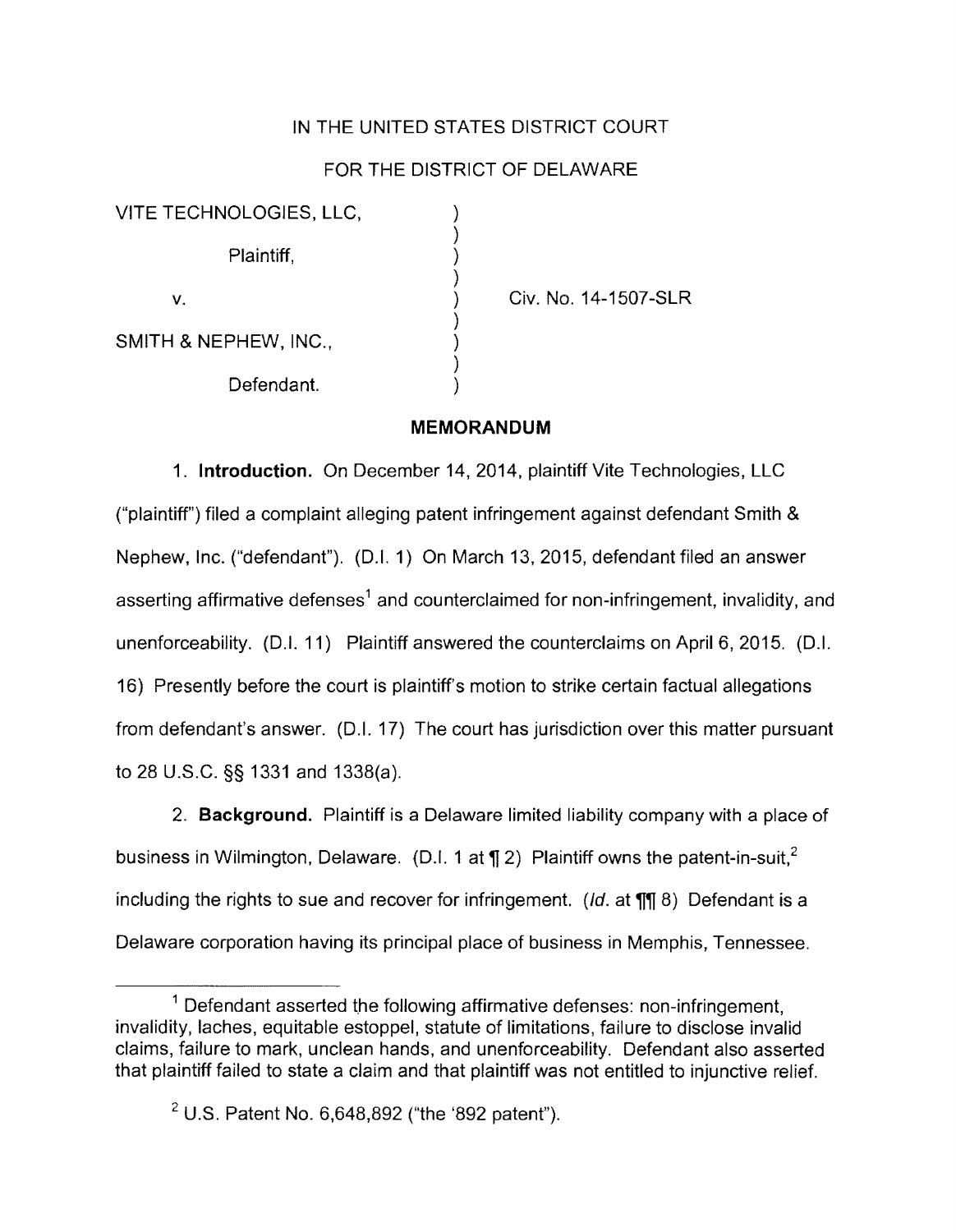(D.I. 1 at 1f 3). The inventor of the '892 patent and plaintiff's predecessor-in-interest is a physician and an attorney. Plaintiff contends that the information alleged at paragraphs 21-29 and 61-63 of defendant's affirmative defenses and paragraphs 76-84 and 117- 119 of defendant's counterclaims are immaterial and scandalous. Specifically, plaintiff moves to strike those paragraphs of defendant's pleading that refer to a disciplinary action taken in 2013 by the Medical Board of California ("the Board Decision") against the inventor for her billing practices. (D.I. 11 at 6, 10)<sup>3</sup>

3. **Standard.** Pursuant to Rule 12(f), "[t]he court may strike from a pleading any insufficient defense or any redundant, immaterial, impertinent, or scandalous matter." Fed. R. Civ. P. 12(f). "A decision to grant or deny a motion to strike a pleading is vested in the trial court's discretion." Simmons v. Nationwide Mut. Fire Ins. Co., 788 F. Supp. 2d 404, 407 (W.D. Pa. 2011) (citing Snare & Triest v. Friedman, 169 F. 1, 6 (3d Cir. 1909); BJC Health System *v.* Columbia Gas. Co., 478 F.3d 908, 917 (8th Cir. 2007)). "[C]ourts should not tamper with the pleadings unless there is a strong reason for so doing." Lipsky v. Commonwealth United Corp., 551 F.2d 887, 893 (2d Cir. 1976) (citations omitted). A court should not ordinarily strike a portion of a complaint based on evidentiary questions such as relevancy and admissibility "on the sterile field of the pleadings alone" because they "general[ly] require the context of an ongoing and unfolding trial to be properly decided." Id.

4. As a general matter, motions to strike under Rule 12(f) are disfavored. Seidel *v.* Lee, 954 F. Supp. 810, 812 (D. Del. 1996). "[E]ven where the challenged material is

 $3$  Paragraphs 21-29 and 61-63 of defendant's affirmative defenses are restated as paragraphs 76-84 and 117-119, respectively, of defendant's counterclaims. (D.I. 11 at 16-17, 21 )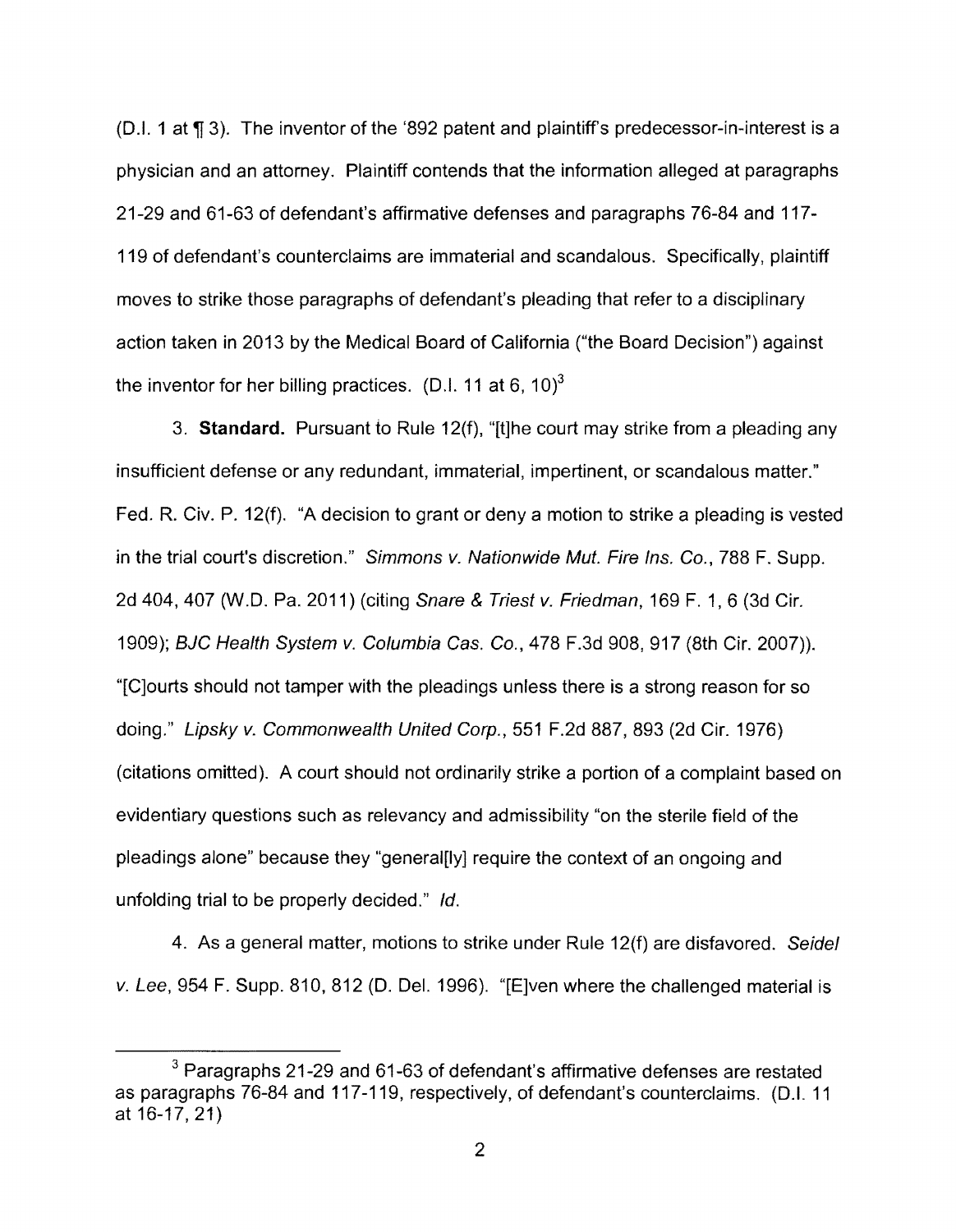redundant, immaterial, impertinent, or scandalous, a motion to strike should not be granted unless the presence of the surplusage will prejudice the adverse party." Symbol Techs., Inc. v. Aruba Networks, Inc., 609 F. Supp. 2d 353, 359 (D. Del. 2009) (internal quotations omitted). '"Immaterial matter is that which has no essential or important relationship to the claim for relief or the defenses being pleaded."" Del. Health Care, Inc. *v.* MCD Holding Co., 893 F. Supp. 1279, 1291-92 (D. Del. 1995) (quoting 5A Charles A. Wright & Arthur R. Miller, Federal Practice and Procedure§ 1382, at 706-7 (2d ed. 1990)). '"Impertinent matter consists of statements that do not pertain, and are not necessary, to the issues in question."" Id. at 1292. "'Scandalous matter' has been defined as 'that which improperly casts a derogatory light on someone, most typically on a party to the action."' Carone v. Whalen, 121 F.R.D. 231, 233 (M.D. Pa. 1988) (citing 5 Charles A. Wright & Arthur R. Miller, Federal Practice and Procedure§ 1382, at 826).

5. **Discussion.** The likelihood that factual allegations will fail to yield admissible evidence is not a sufficient reason to grant a motion to strike. See Procter & Gamble Co. v. Nabisco Brands, Inc., 697 F. Supp. 1360, 1365 (D. Del. 1988). Accordingly, the court declines to address the parties' arguments concerning the admissibility of the Board Decision until defendant seeks to introduce such evidence.

6. Moving on to whether the challenged material is redundant, immaterial, impertinent, or scandalous, I find the material to be both unnecessary and scandalous. More specifically, as I read defendant's answer, affirmative defenses and counterclaims (D.I. 11 ), defendant contends, e.g., that the '892 patent is unenforceable because the inventor withheld material information from the United States Patent & Trademark Office

3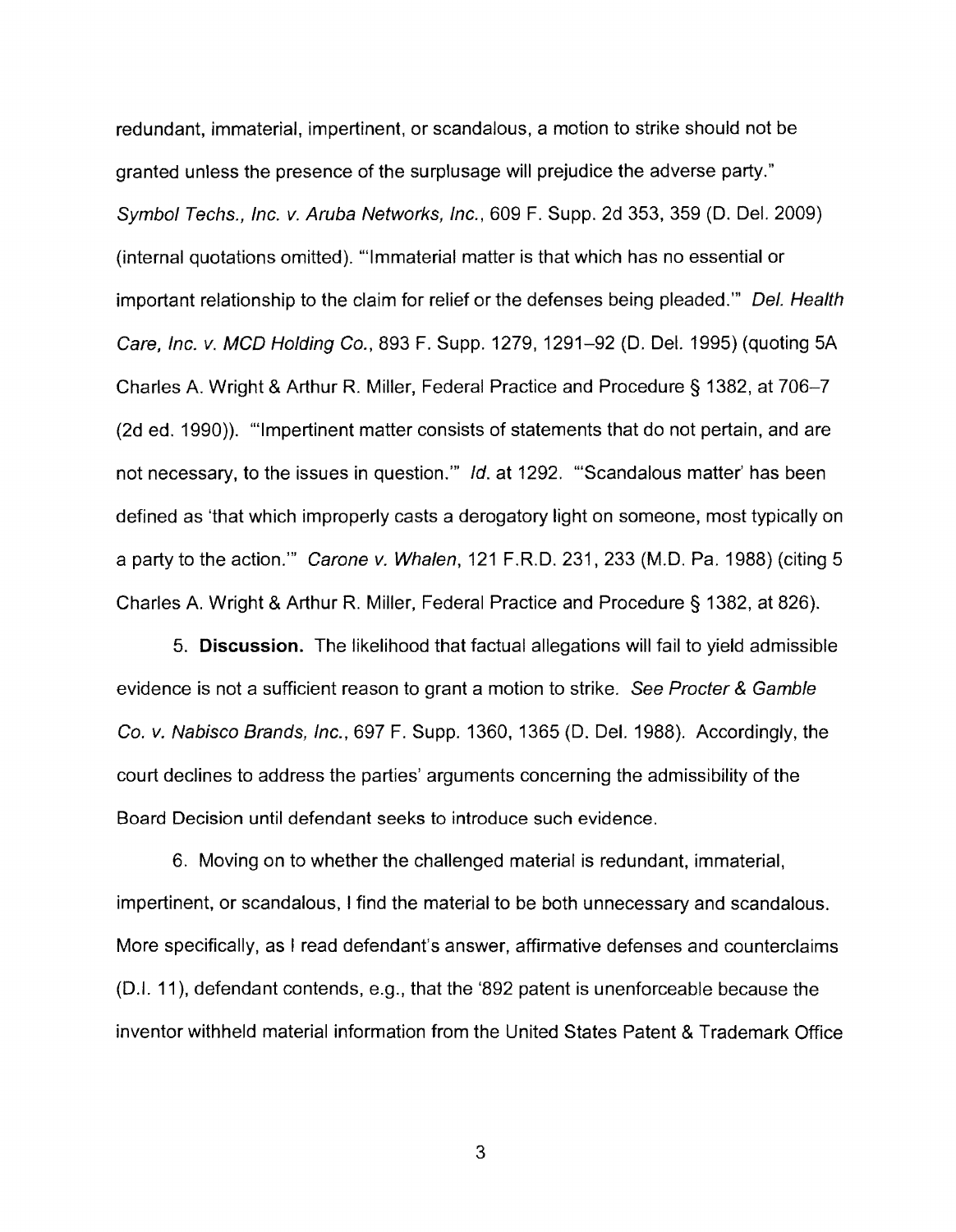("USPTO") during prosecution, with an intent to deceive the USPTO. $4$  Defendant has recited relevant allegations in this regard, such as the inventor's medical background and contemporary knowledge of the withheld prior art devices. (See, e.g., D.I. 11 at  $\P$ , 12-20, 30-60, 67-75, 85-116)

7. However, I find defendant's use of the Board Decision<sup>5</sup>  $-$  which issued more than a decade after the issuance of the '892 patent  $-$  to be an intentional effort to cast the inventor in a derogatory light at the outset of the case, an effort that adds nothing of value to the allegations of the inventor's knowledge during the prosecution of the '892 patent. I decline to allow such a tactic to be the bellwether of this litigation.

8. **Conclusion.** Plaintiff's motion to strike (D.I. 17) is granted with respect to paragraphs 21-29, 61-63, 76-84, and 117-119.<sup>6</sup>

United States District Judge

 $5$  Such evidence would generally be the fodder of Fed. R. Evid. 608 disputes.

 $6$  I recognize that plaintiff failed to confer prior to filing its motion to strike, in contravention of D. Del. LR 7.1.1. Given the nature of the motion and of defendant's conduct to date, I decline to deny the motion on this procedural basis.

<sup>4</sup>Because a "counterclaim and affirmative defense for inequitable conduct rise or fall together," this analysis applies to each of the contested paragraphs. Senju Pharm. Co. v. Apotex, Inc., 921 F. Supp. 2d 297, 306 (D. Del. 2013) (citing XpertUniverse, Inc. v. Cisco Sys., Inc., 868 F. Supp. 2d 376, 379-83 (D. Del. 2012); Southco, Inc. v. Penn Eng'g & Mfg. Corp., 768 F. Supp. 2d 715, 721-24 (D. Del. 2011 )).